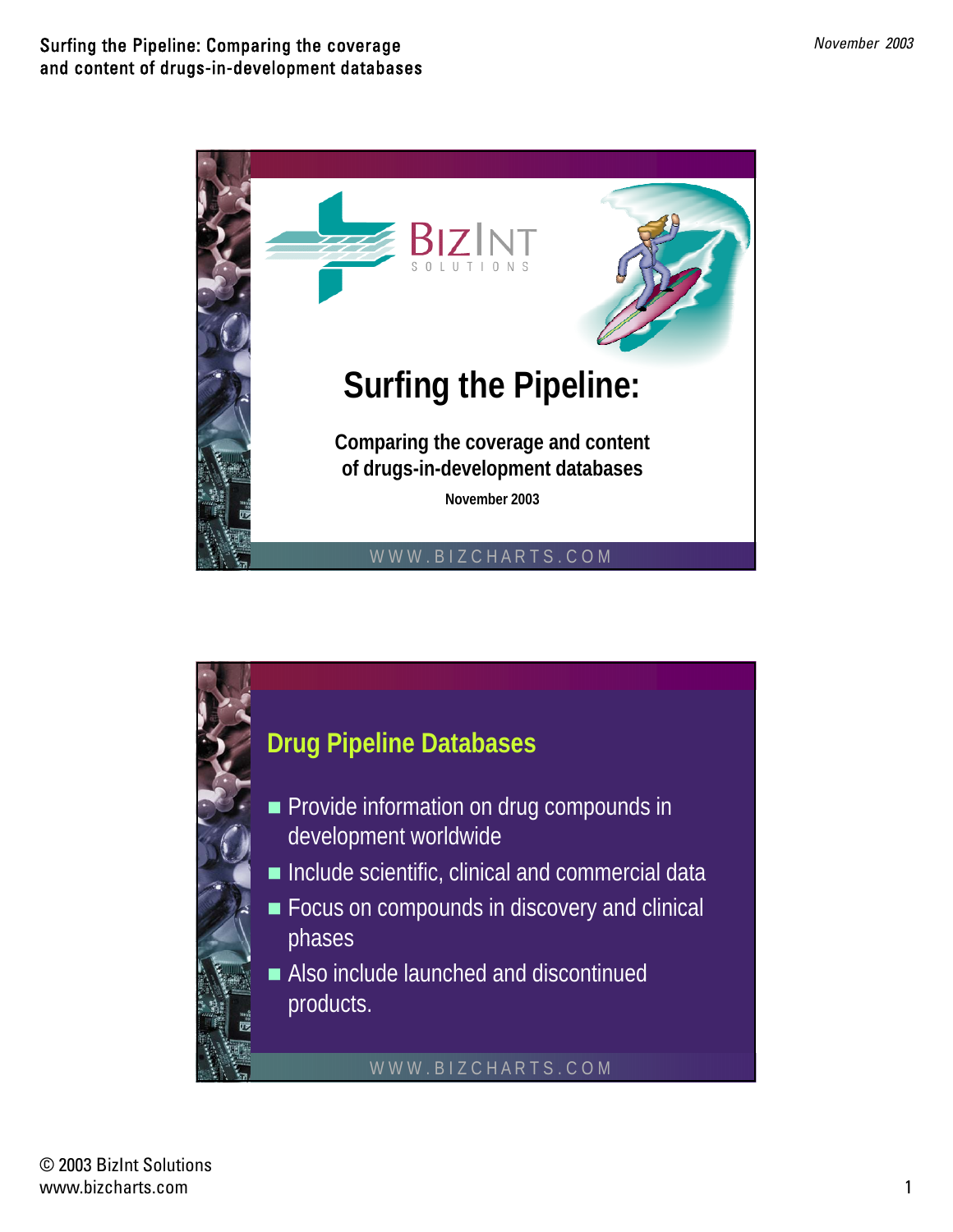

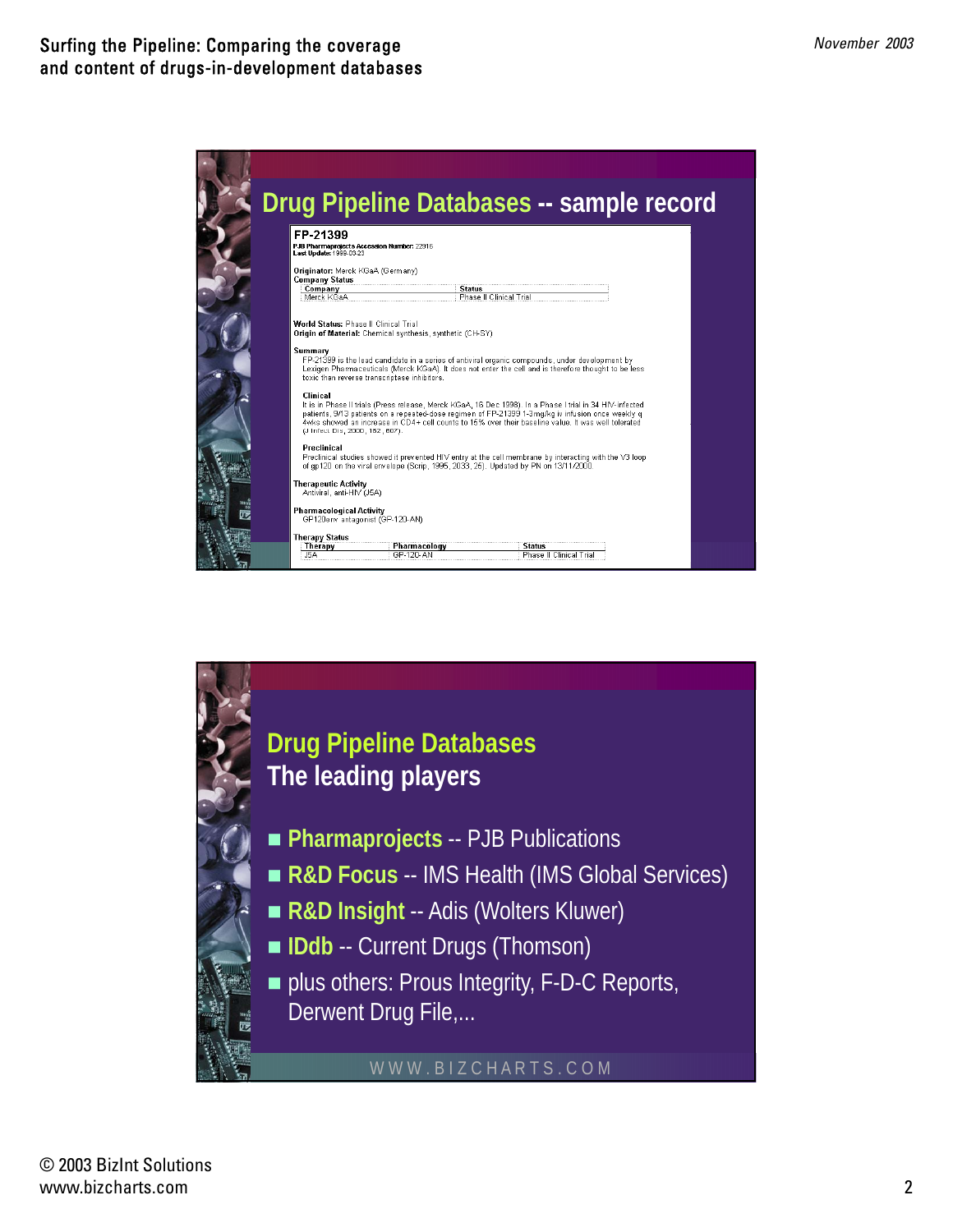

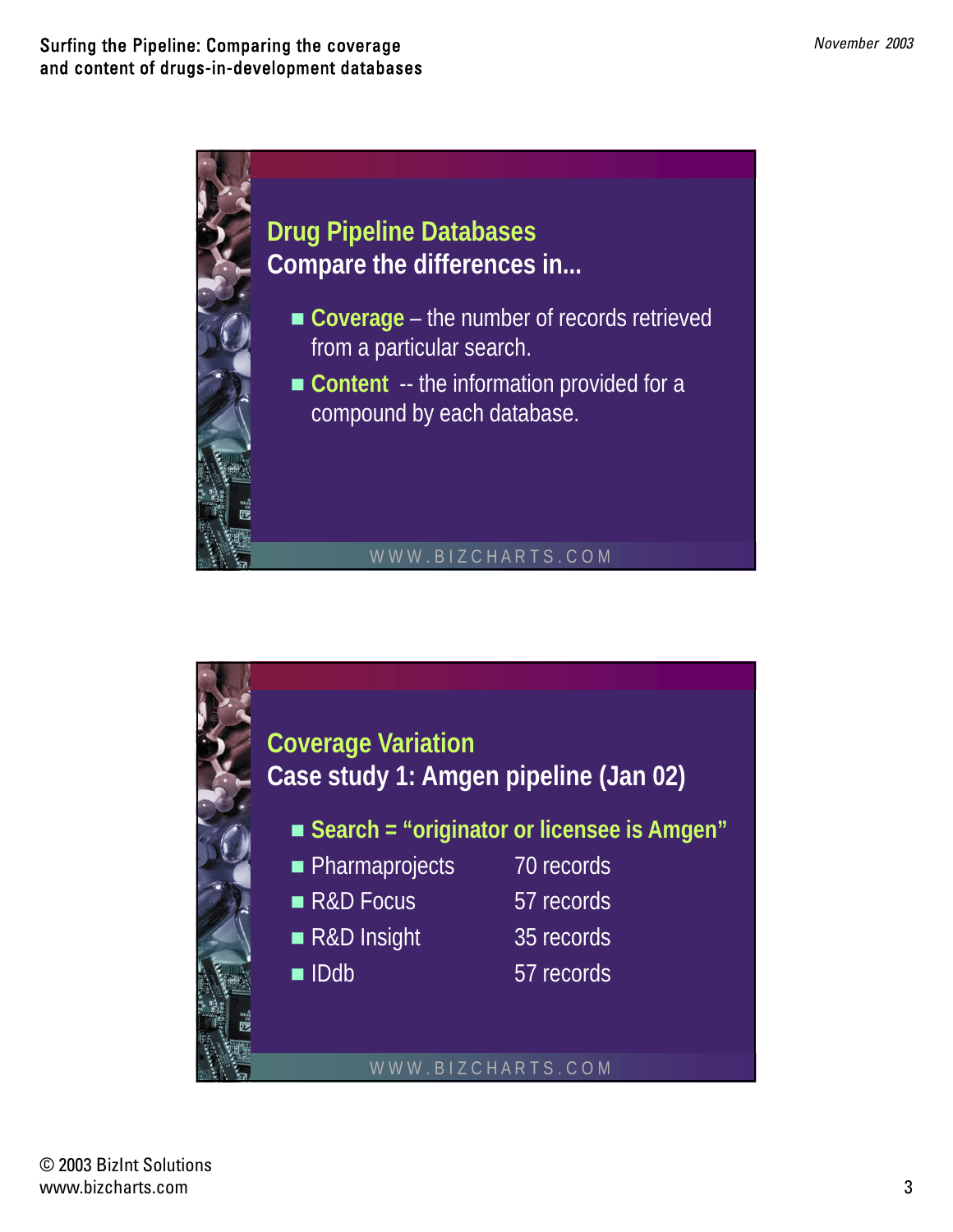

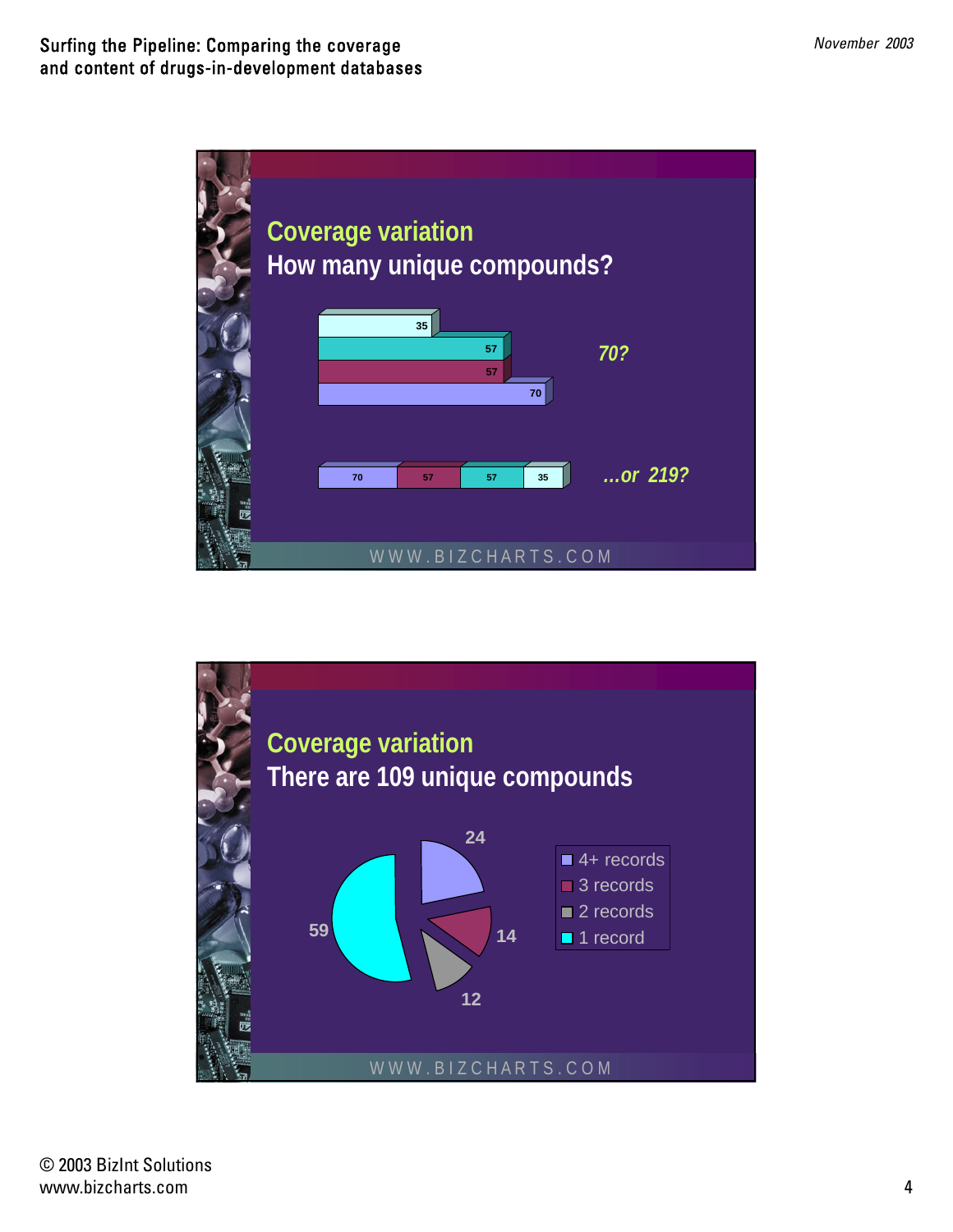

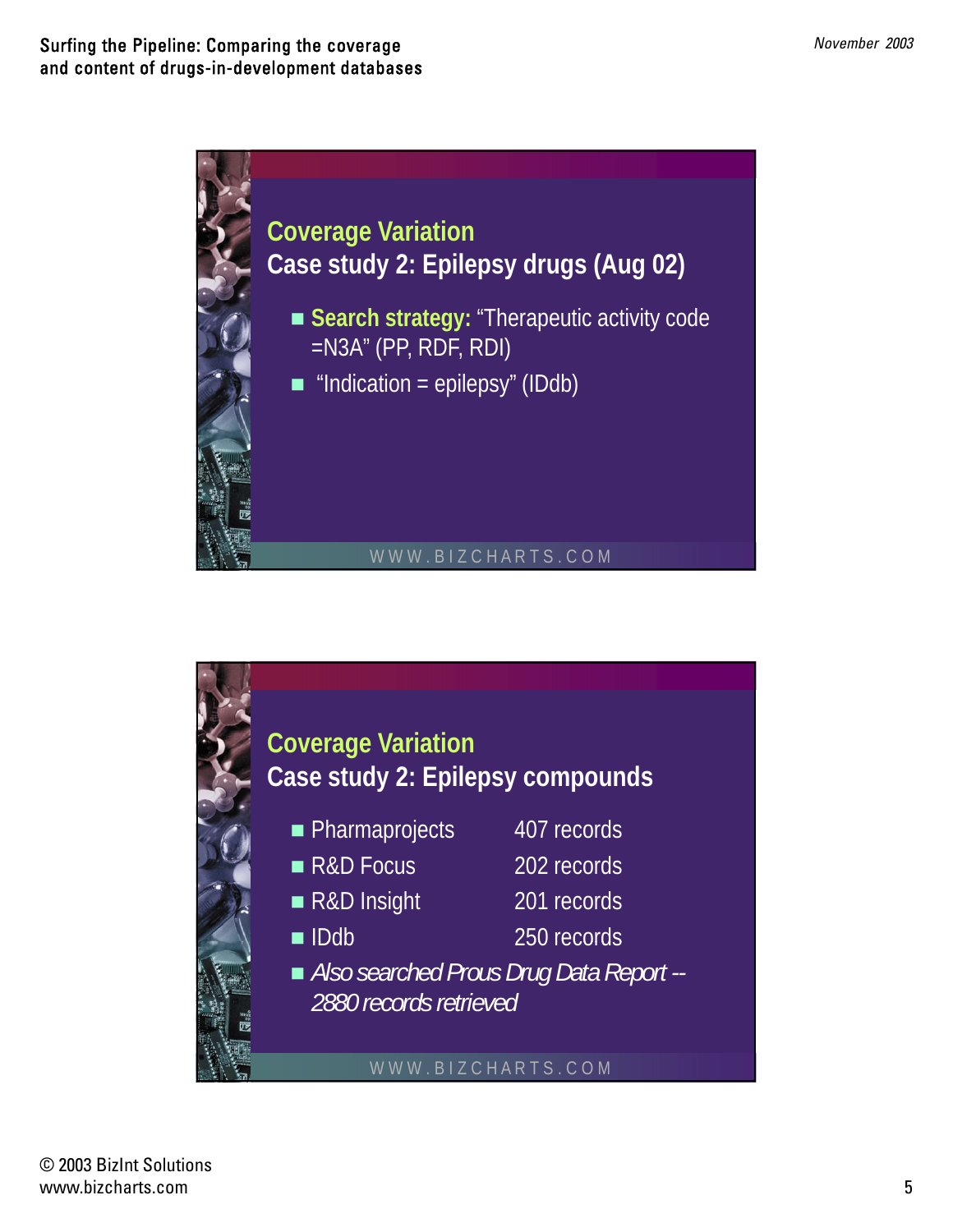| <b>Common Drug</b><br><b>Product</b><br><b>Synonyms</b><br><b>Name</b><br>Diastat<br>Diastat<br>294<br>Diazepam rectal gel Diastat<br>Diastat<br>295<br>diazepam, Elan<br>Diastat<br>Diastat<br>diazepam rectal gel, Elan |                              |  |  | Identifying unique compounds |
|---------------------------------------------------------------------------------------------------------------------------------------------------------------------------------------------------------------------------|------------------------------|--|--|------------------------------|
|                                                                                                                                                                                                                           | <b>Database</b>              |  |  |                              |
|                                                                                                                                                                                                                           | <b>Current Drugs</b><br>IDdb |  |  |                              |
|                                                                                                                                                                                                                           | Adis R&D<br>Insight          |  |  |                              |
| diazepam rectal gel,<br>296<br>Draxis                                                                                                                                                                                     | PJB<br>Pharmaprojects        |  |  |                              |

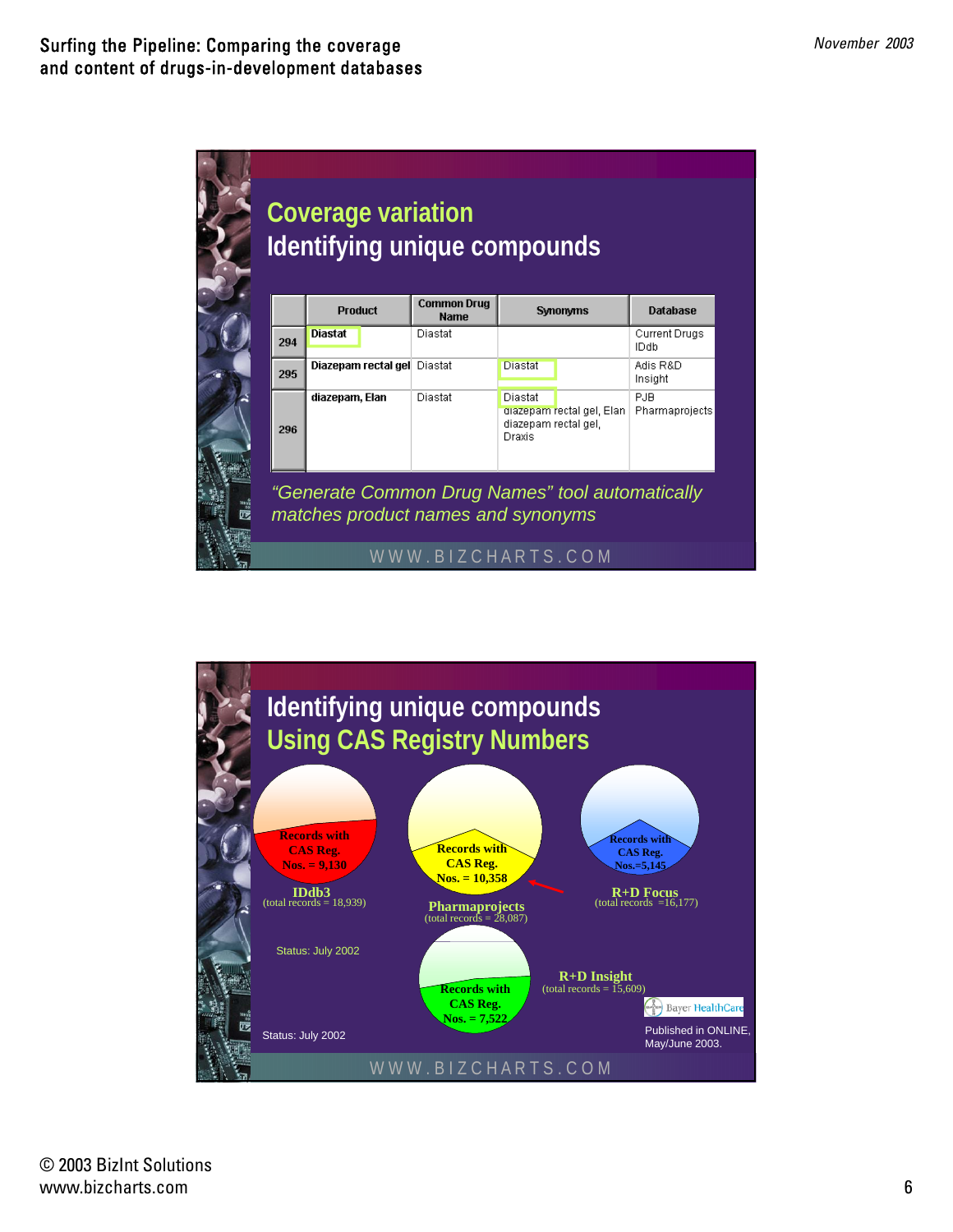

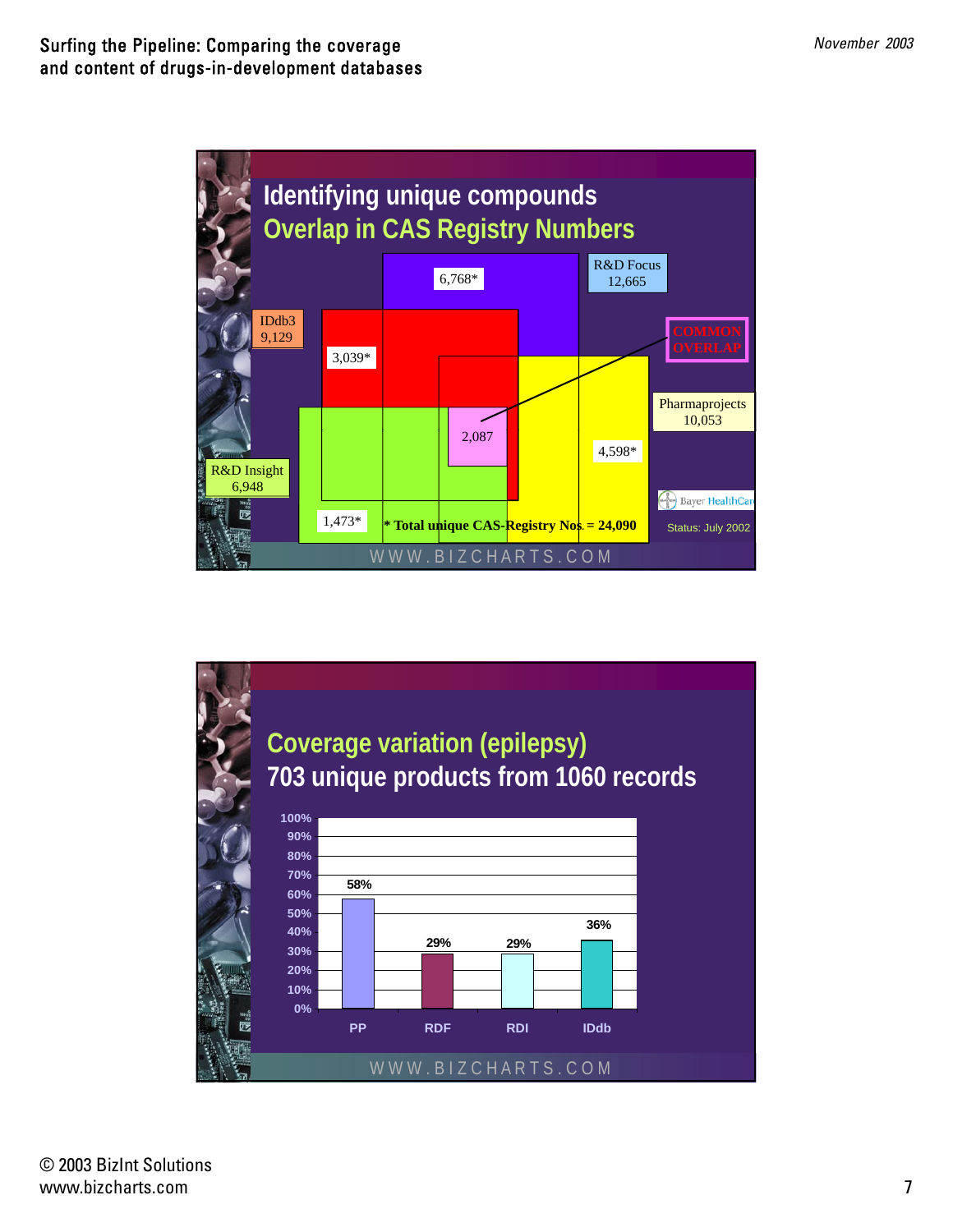

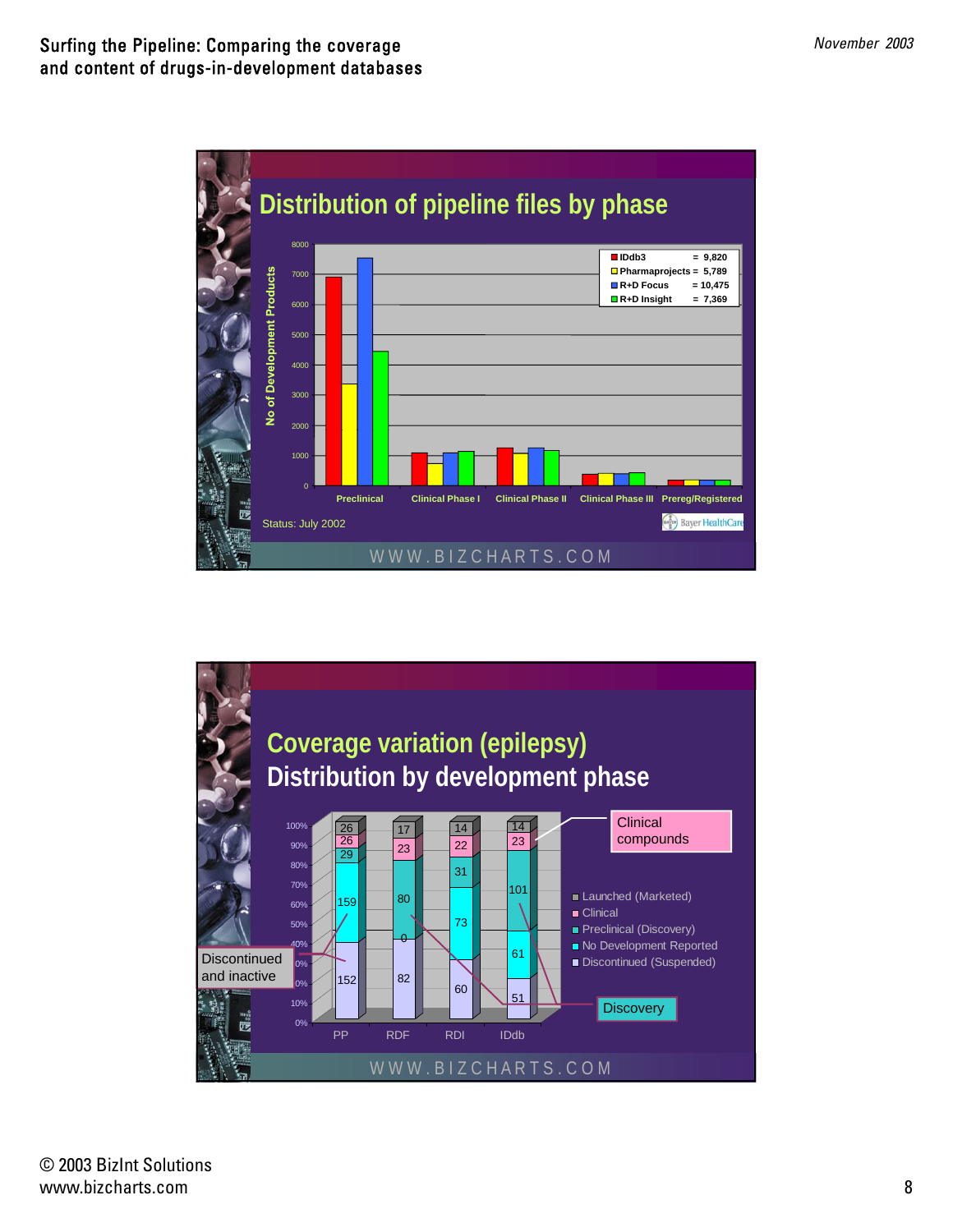



© 2003 BizInt Solutions www.bizcharts.com 9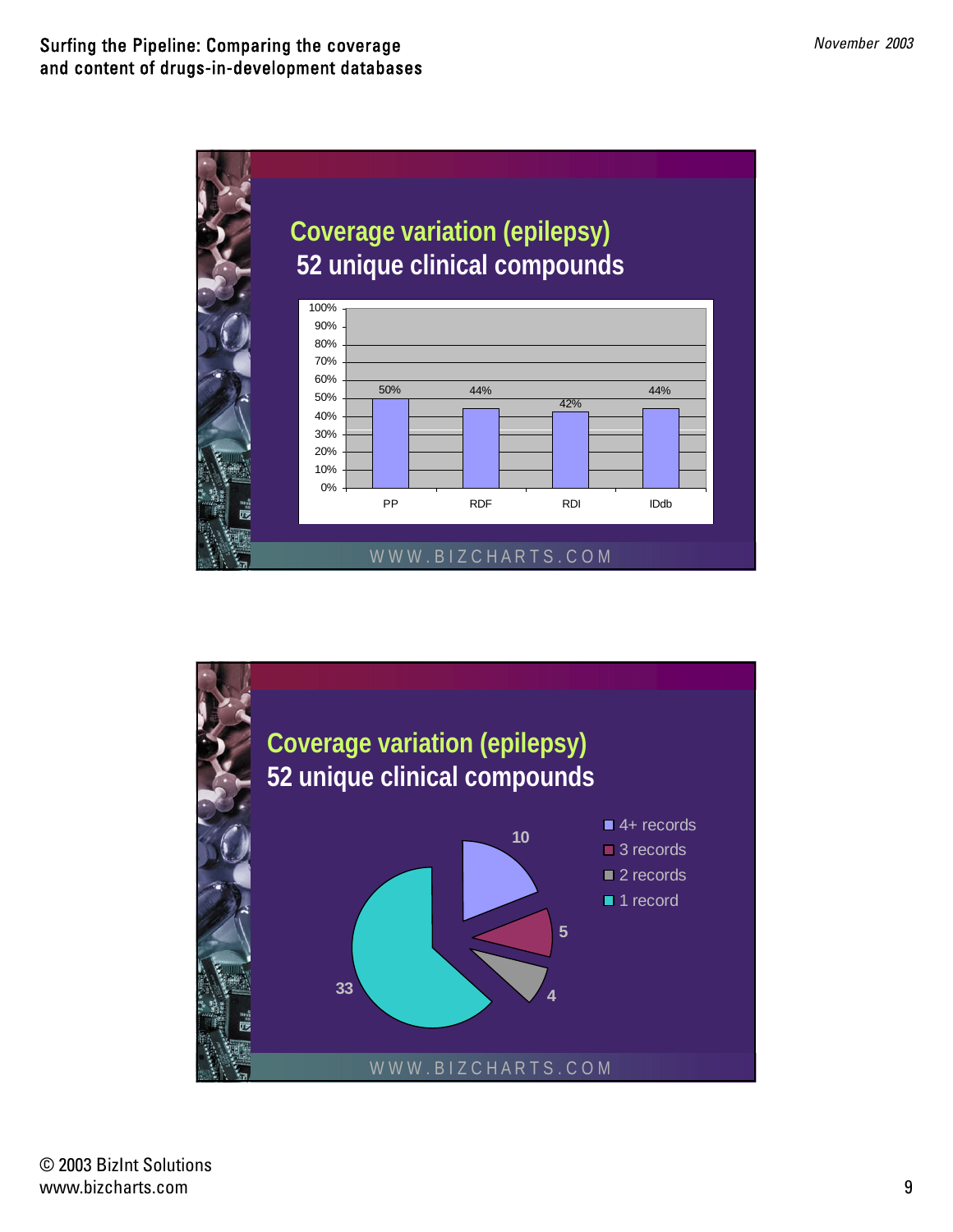

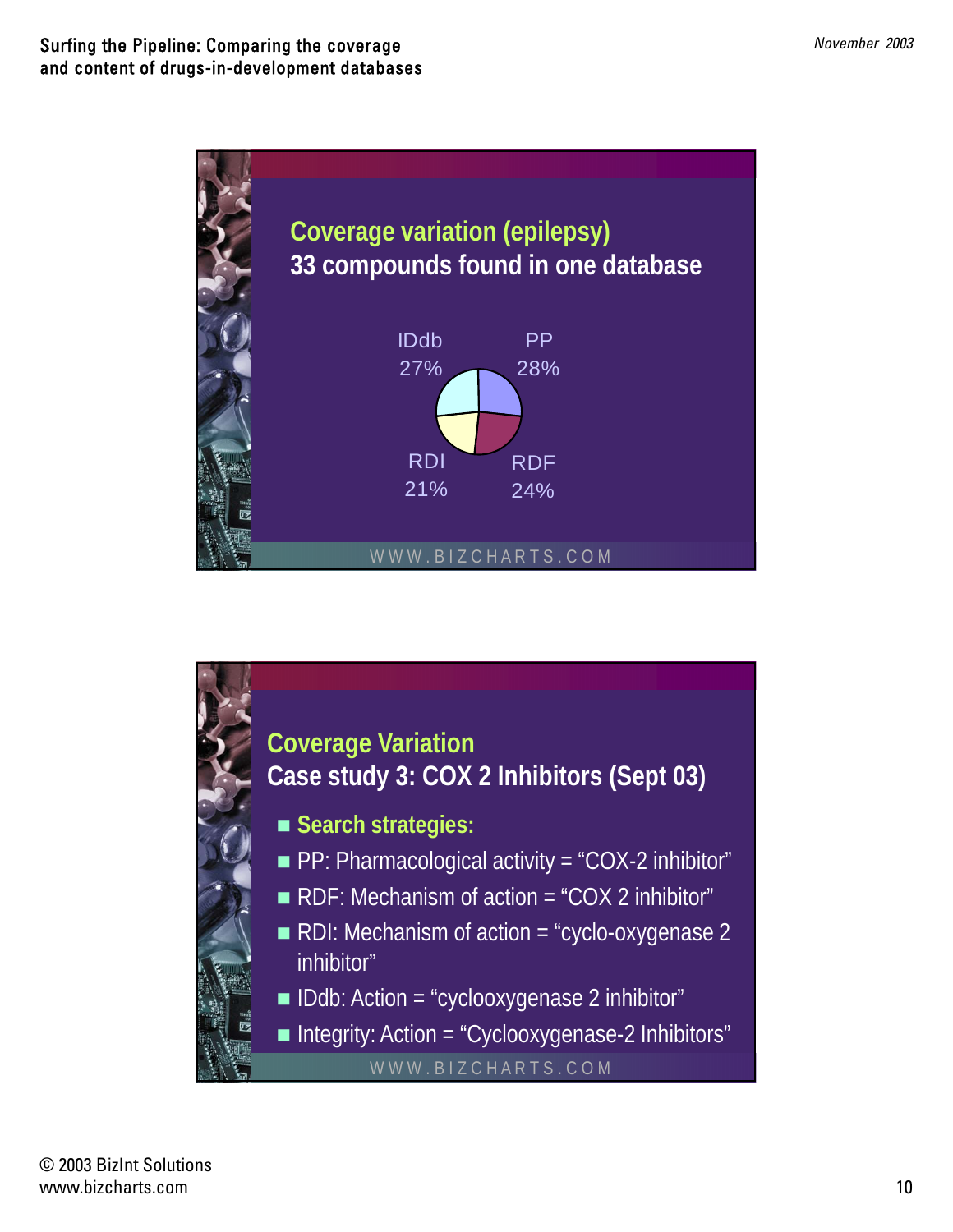

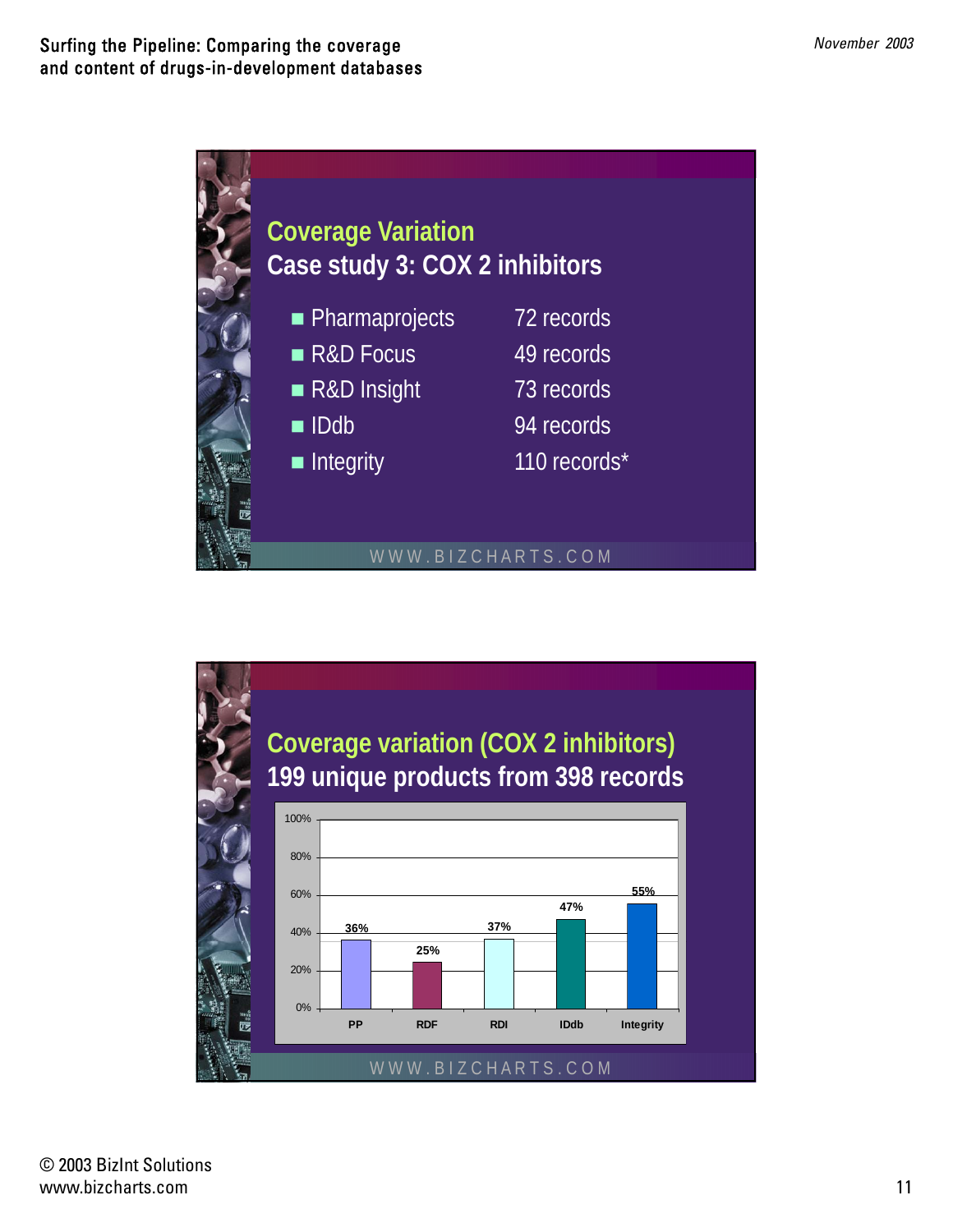

**Coverage variation - conclusions** *Only a fraction of total compounds will b t i d f d t b be retrieved from any one database*

- A search of any one database will retrieve about 40% of the unique compounds.
- The number of unique compounds will be roughly half the total number of records

## WWW.BIZCHARTS.COM

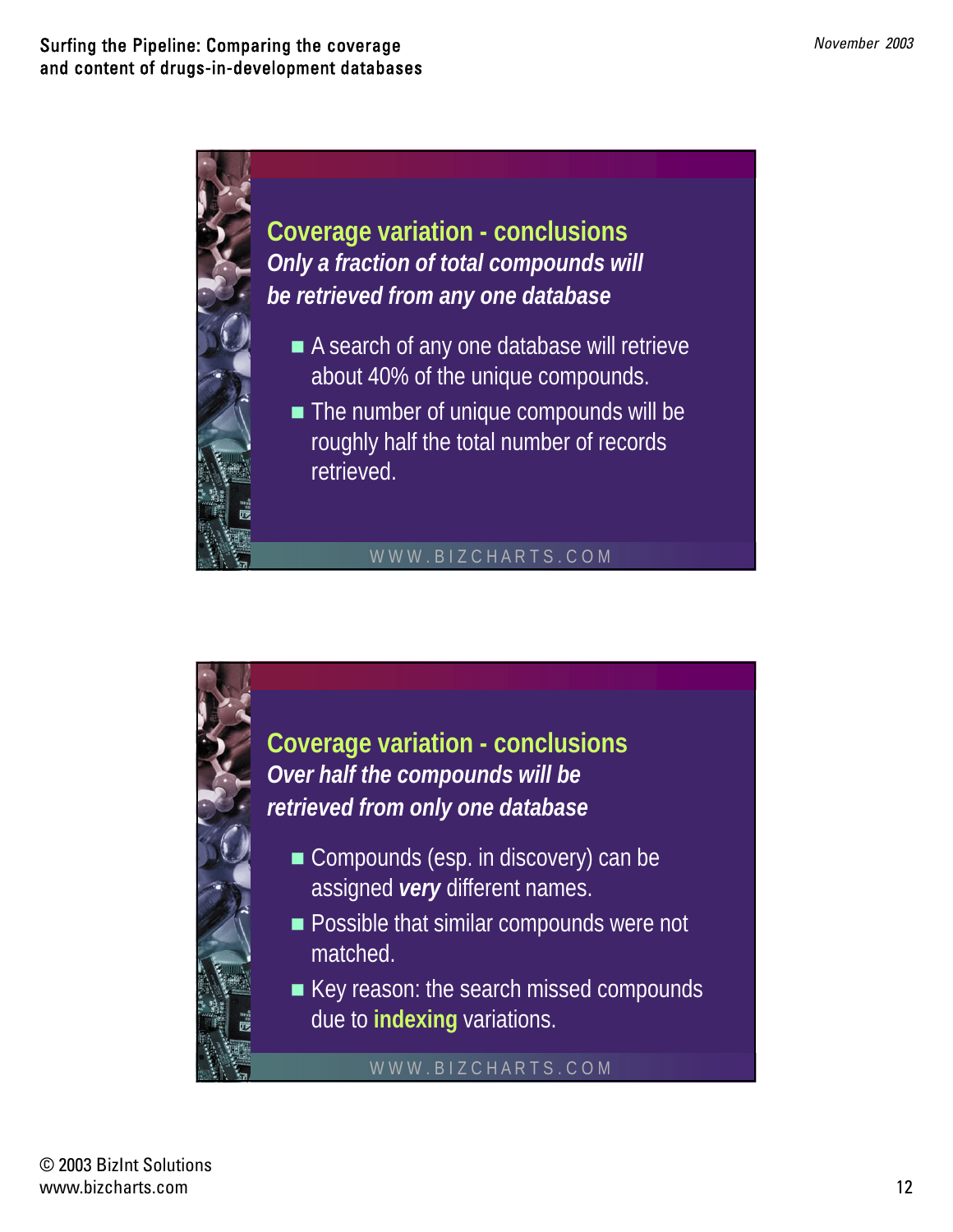

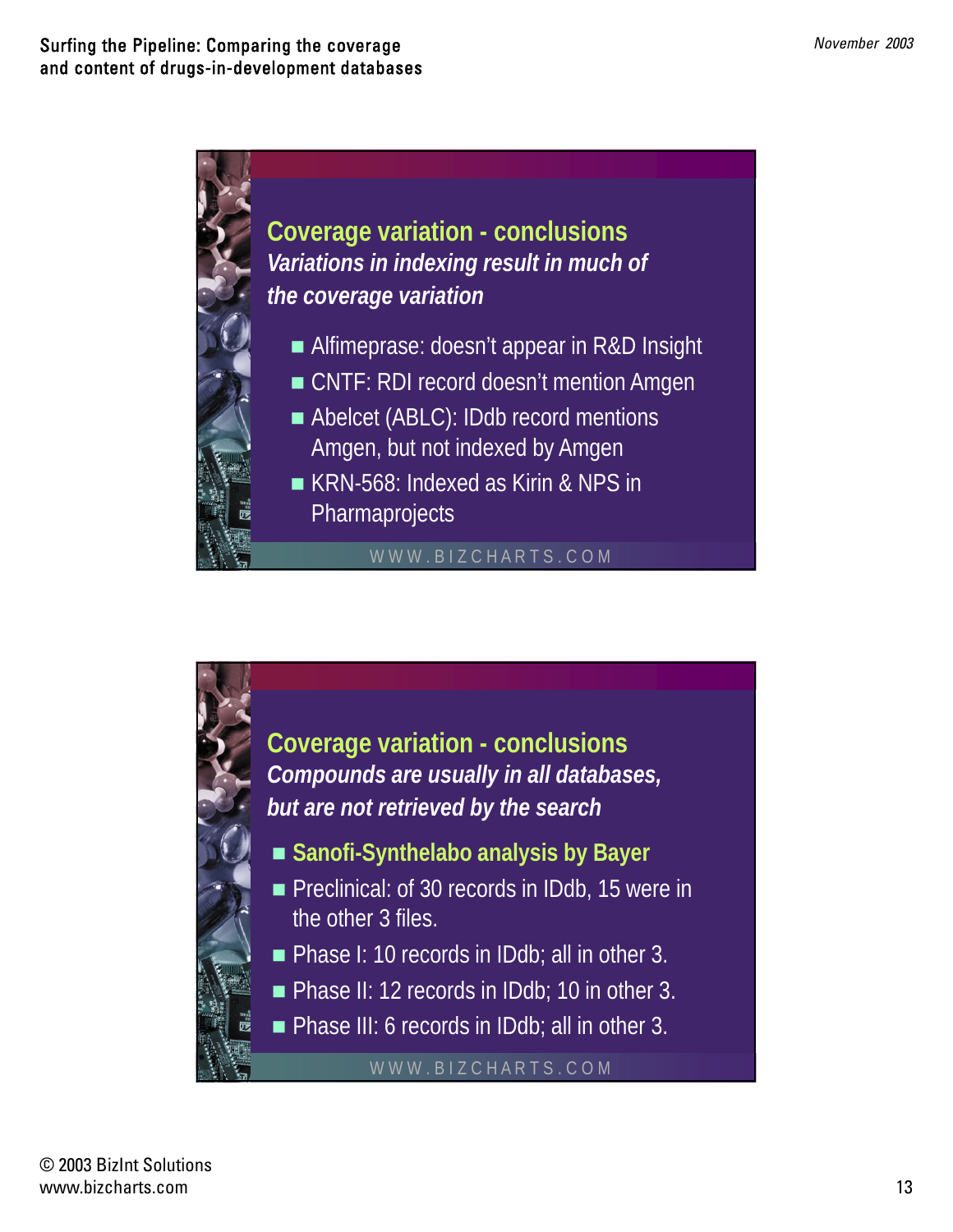

|                |          |                              | <b>Content Variation</b><br>Lexigen pipeline (Dec 01) |                            |                                      |                                        |            |
|----------------|----------|------------------------------|-------------------------------------------------------|----------------------------|--------------------------------------|----------------------------------------|------------|
|                | Drug     | <b>Database</b>              | Originator                                            | <b>Highest Phase</b>       | <b>Therapeutic Class</b><br>(EphMRA) | <b>Mechanism Of Action Last Update</b> |            |
|                | FP-21399 | PJB<br>Pharmaprojects        | Merck KGaA<br>(Germany)                               | Phase II Clinical<br>Trial | Antiviral, anti-HIV (J5A)            | GP120env antagonist<br>(GP-120-AN)     | 1999-03-23 |
| $\overline{2}$ | FP 21399 | <b>IMS R&amp;D Focus</b>     | Fuji Photo Film<br>(Japan)                            | Phase I                    | Other HIV Antivirals<br>(J5C9)       |                                        | 2001-07-01 |
| 3              | FP 21399 | Adis R&D<br>Insight          | Lexigen<br><b>Pharmaceutidals</b><br>(USA)            | Phase II                   | HIV antivirals (J5C)                 | HIV fusion inhibitors                  | 2001-07-11 |
|                | FP-21399 | <b>Current Drugs</b><br>IDdb | Lexigen<br>Pharmaceuticals<br>Corp                    | Phase 2 Clinical           |                                      | V3 loop cleavage<br>inhibitor          |            |
|                |          | <b>Different Originators</b> | <b>Different Phases</b>                               |                            | <b>Update Dates</b>                  |                                        |            |
|                |          |                              |                                                       |                            | WWW.BIZCHARTS.COM                    |                                        |            |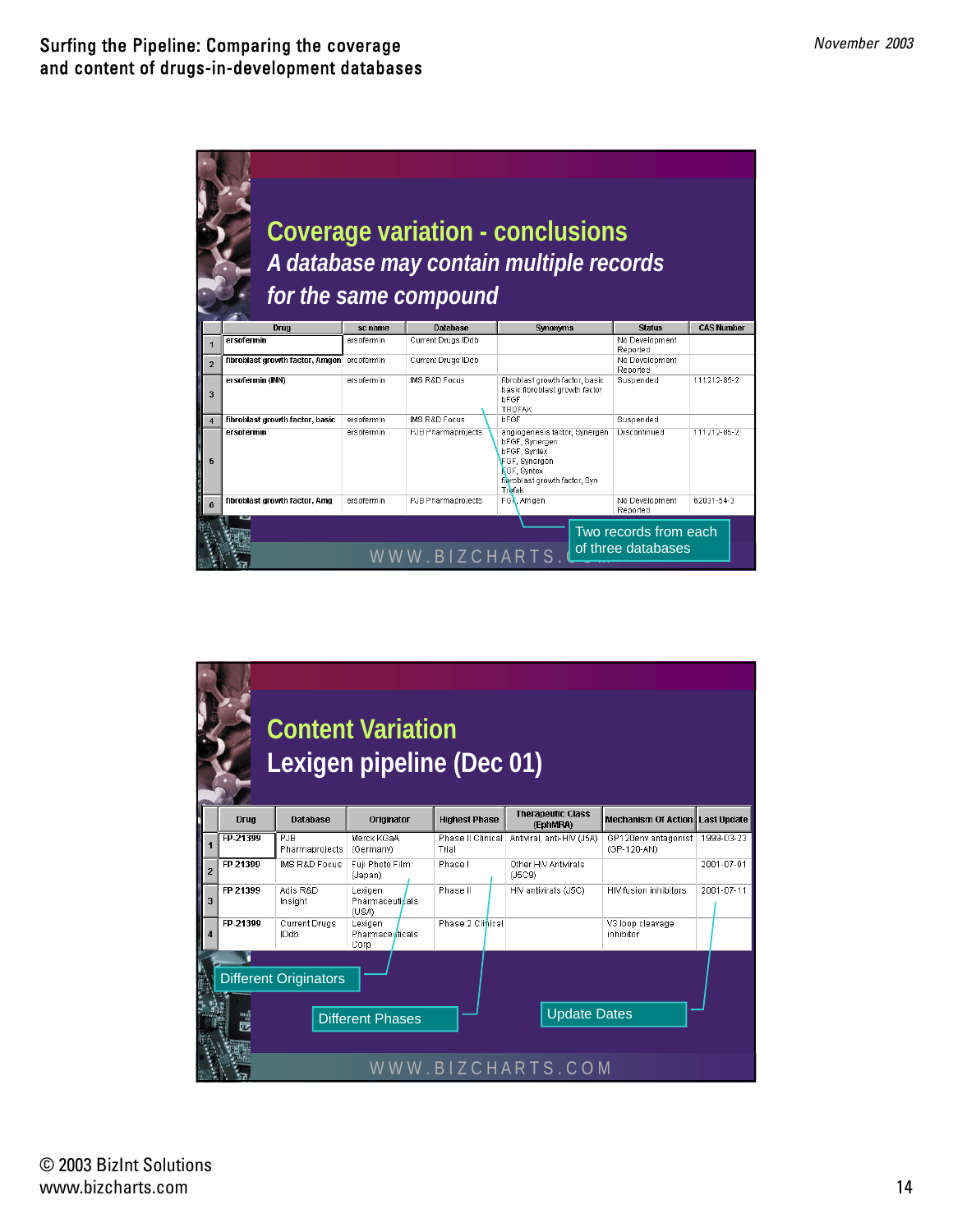|               |    |                                                 | <b>Content Variation</b><br><b>Phase of development</b> |                              |                 |                                   | <b>RDI</b> and RDF list<br>compound in Phase I,<br>PP and IDdb list in<br>Phase II |  |  |
|---------------|----|-------------------------------------------------|---------------------------------------------------------|------------------------------|-----------------|-----------------------------------|------------------------------------------------------------------------------------|--|--|
|               |    | <b>Product</b>                                  | Common<br><b>Drug Name</b>                              | <b>Database</b>              | <b>Synonyms</b> | <b>Highest Phase</b>              | <b>Last Update</b>                                                                 |  |  |
|               |    | <b>AMP 397A</b>                                 | AMP-397                                                 | Adis R&D<br>Insight          |                 | Phase I                           | 2000-04-14                                                                         |  |  |
| February 2002 |    | <b>Update Dates range</b><br>from April 2000 to |                                                         |                              |                 |                                   |                                                                                    |  |  |
|               | 4  | AMP-397                                         | AMP-397                                                 | PJB<br>Pharmaprojects        | AMP-397A        | Phase II<br><b>Clinical Trial</b> | 2002-02-07                                                                         |  |  |
|               | 5  | AMP 397                                         | AMP-397                                                 | <b>IMS R&amp;D Focus</b>     |                 | <b>Phase I</b>                    | 2001-10-08                                                                         |  |  |
|               | ĥ. | <b>AMP-397A</b>                                 | AMP-397                                                 | <b>Current Drugs</b><br>IDdb |                 | Phase 2<br>Clinical               | 2002-01-01                                                                         |  |  |

|    | <b>Product</b> | <b>Common</b><br><b>Drug Name</b>                                       | <b>Content Variation</b><br><b>Database</b> | Originator indexing<br>Originator                                 | <b>Last Update</b>       | Original research by<br>IDR (subsidiary of<br>IVAX)<br><b>Licensed to Lilly</b><br><b>Commercial Intro</b>                                                                                                                                                                                                                                                                                                                                                                                                                                          |
|----|----------------|-------------------------------------------------------------------------|---------------------------------------------|-------------------------------------------------------------------|--------------------------|-----------------------------------------------------------------------------------------------------------------------------------------------------------------------------------------------------------------------------------------------------------------------------------------------------------------------------------------------------------------------------------------------------------------------------------------------------------------------------------------------------------------------------------------------------|
| 81 |                | talampanel talampanel                                                   | PJB<br>Pharmaprojects                       | <b>NAX (US)</b>                                                   | 2001-06-14               | Talampanel (LY-300164) is a non-competitive<br>antagon st of the AMPA- subtype of glutamate<br>receptors, under development by the institute for<br>Drug Research (IDR) (IVAX) as an<br>antiparkinsonian, anticonvulsant, anxiolytic and<br>neuroprotective.<br>It is licensed to Lilly (Company communication,<br>IDR, Feb 1998) and Lilly has entered into an<br>exclusive agreement with IVAX, whereby IVAX will<br>acquire worldwide development and marketing<br>rights (Press release, IVAX, 7 Feb 2001).                                     |
| 83 | <b>IVAX</b>    | talampanel talampanel<br>Rights re-acquired by<br>talampanel talampanel | Current Drugs<br>IDdb<br>IMS R&D Focus      | Eli Lilly & Co<br><b>Institute for Drug</b><br>Research (Hungary) | 2001-12-12<br>2002-07-29 | IVAX is developing talampanel (LY-300164), an<br>analog of GYKI-52466 (gv), and a<br>non-competitive AMPA receptor antagonist, as a<br>potential treatment for epilepsy and<br>cerebrovascular ischemia.<br>In February 2001, IVAX entered into an exclusive<br>agreement with Eli Lilly to develop and market<br>talampanel worldwide [398172]<br>Talampanel originated from research conducted<br>at the Insitute for Drug Research (IDR, Hungary),<br>a wholly owned subsidiary of IVAX. It was<br>licensed out to Lilly, however, following the |
|    |                |                                                                         |                                             |                                                                   |                          | acquisition by IVAX of IDR, IVAX signed an<br>agreement to acquire worldwide rights from Lilly<br>(IVAX, FEB 2001). [CONT.]                                                                                                                                                                                                                                                                                                                                                                                                                         |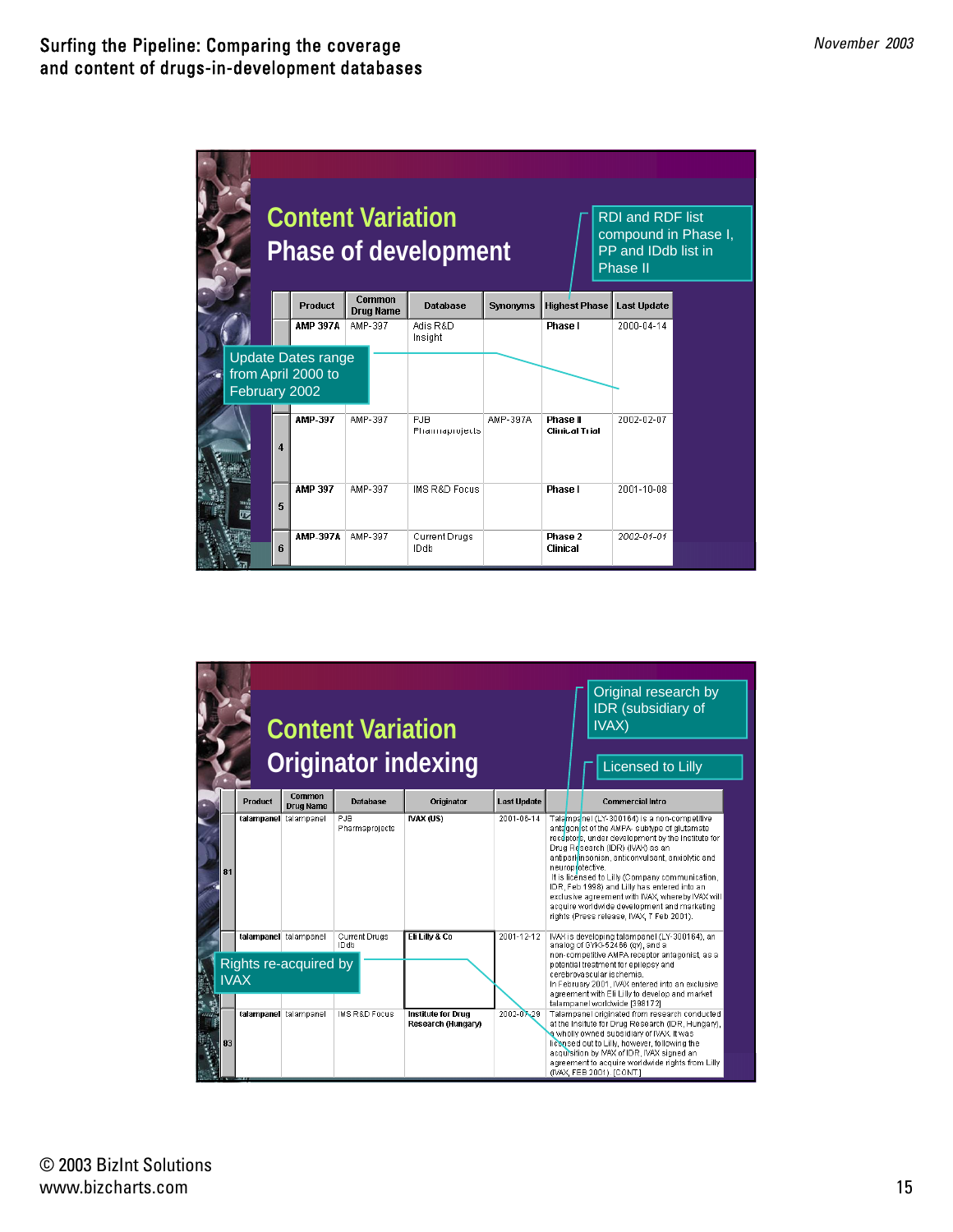

## WWW.BIZCHARTS.COM



**Coverage and content Information sources can be misleading**

As a disclosure of compound information is balanced by the business need to maintain competitive advantage, some compound information has not been disclosed at this time."

-- AstraZeneca website (as reported by Alexander Mullin, Bayer)

WWW.BIZCHARTS.COM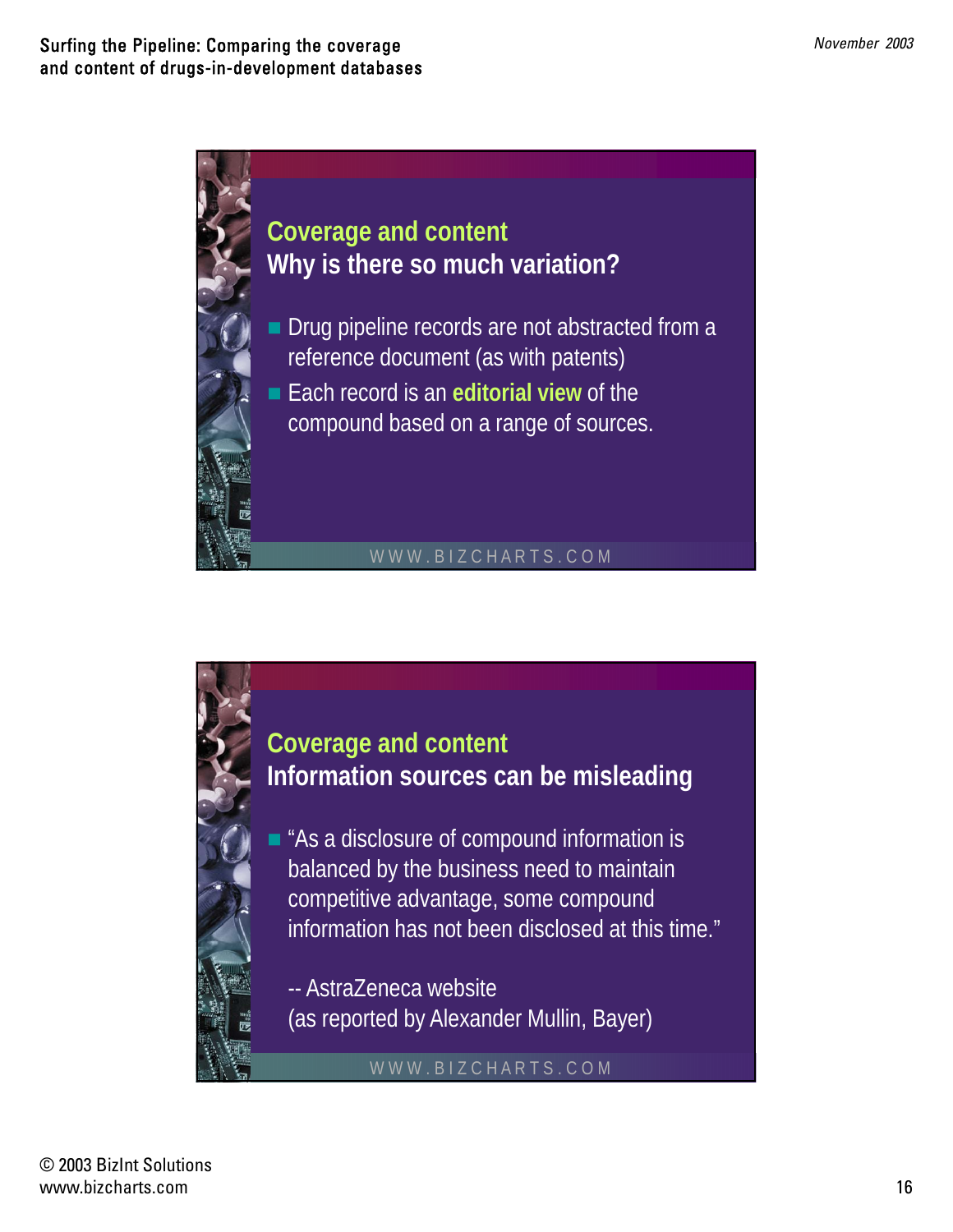

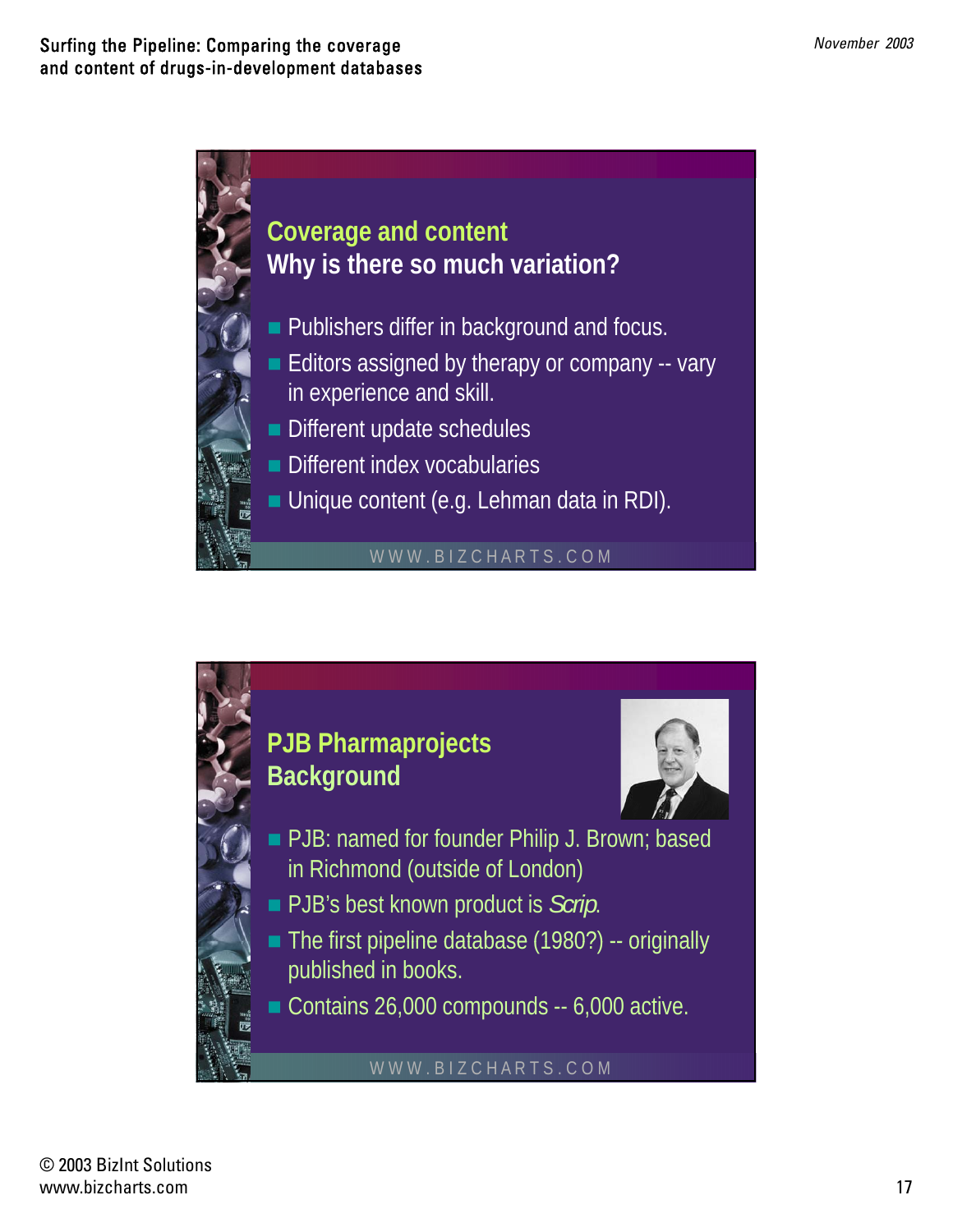

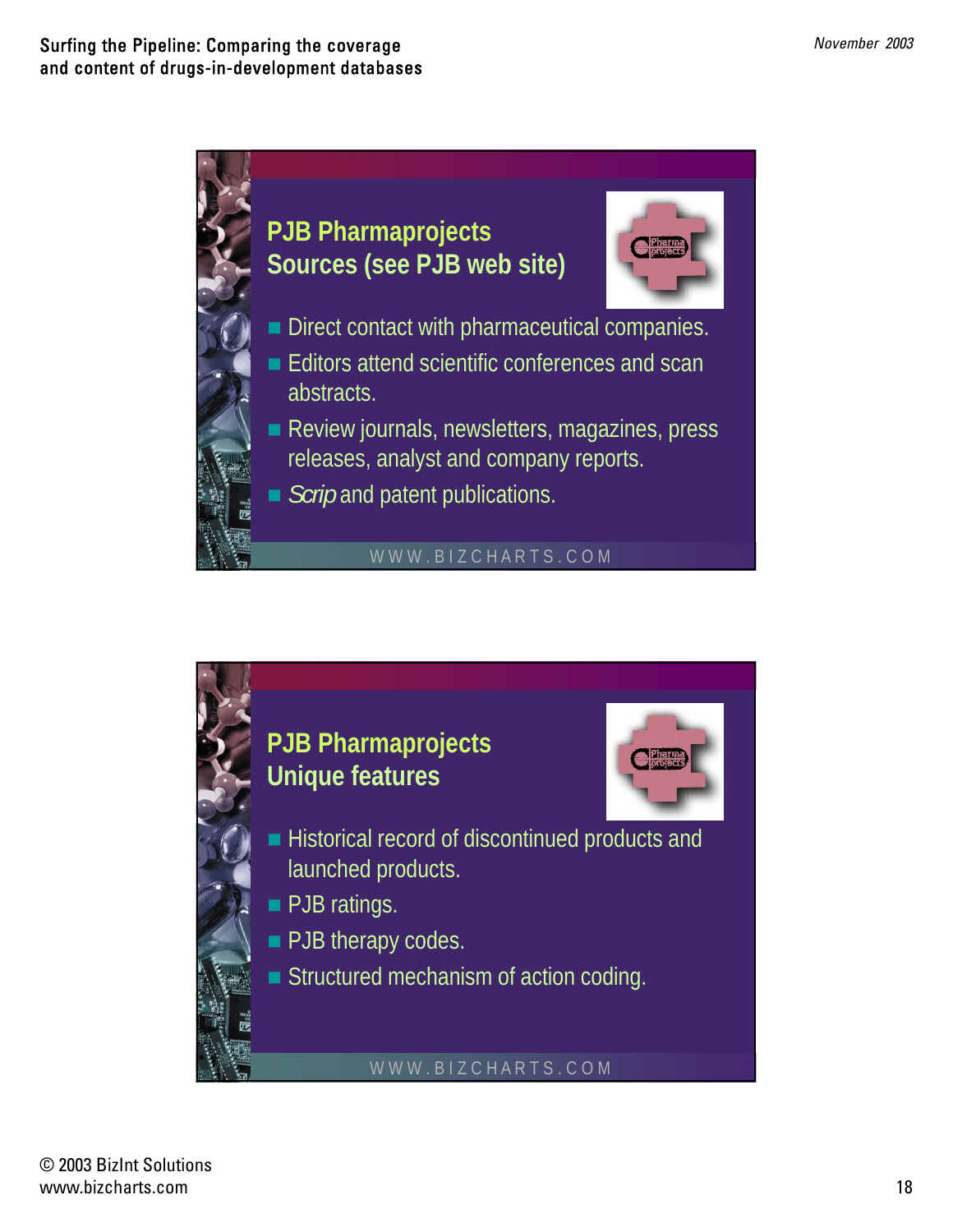

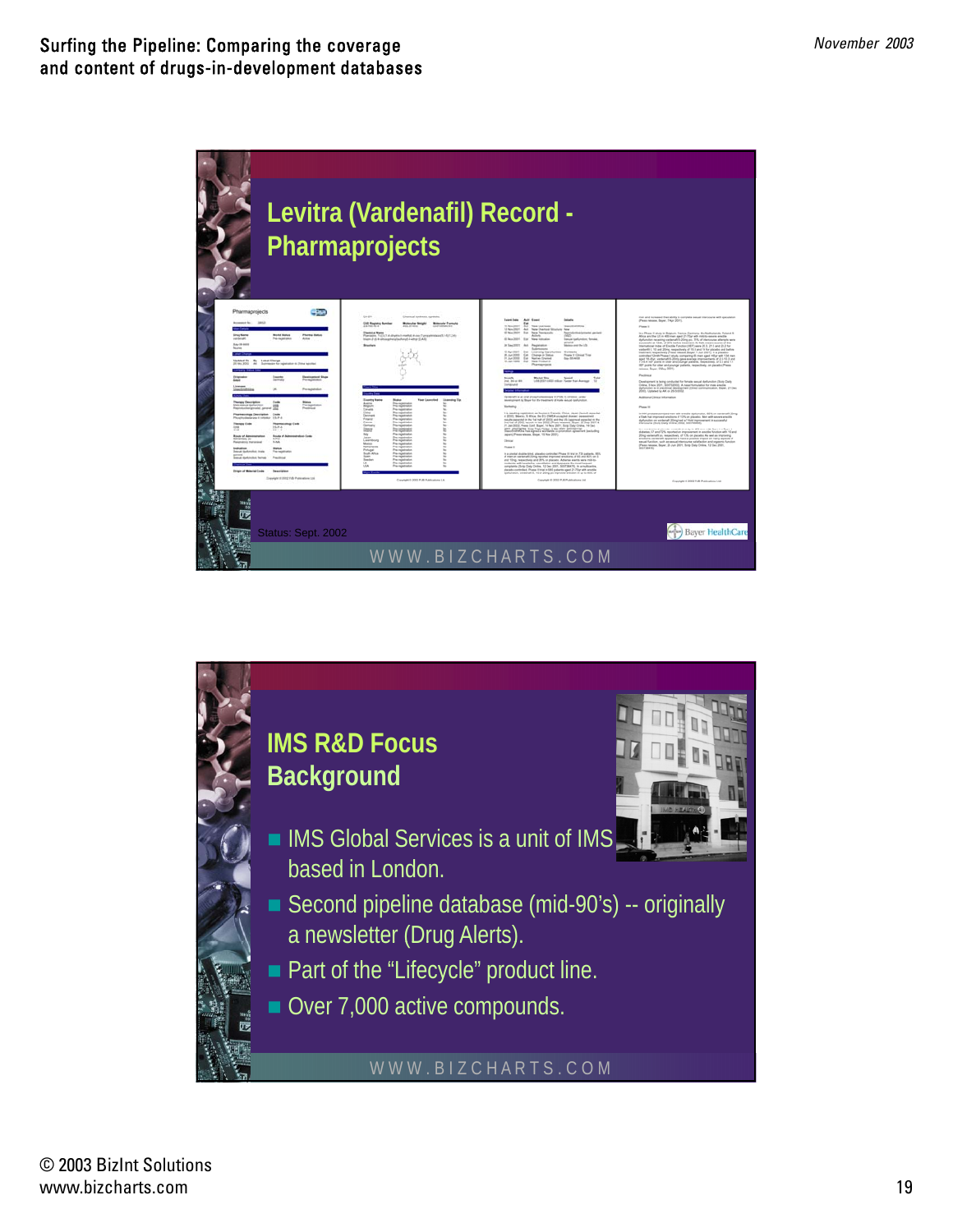

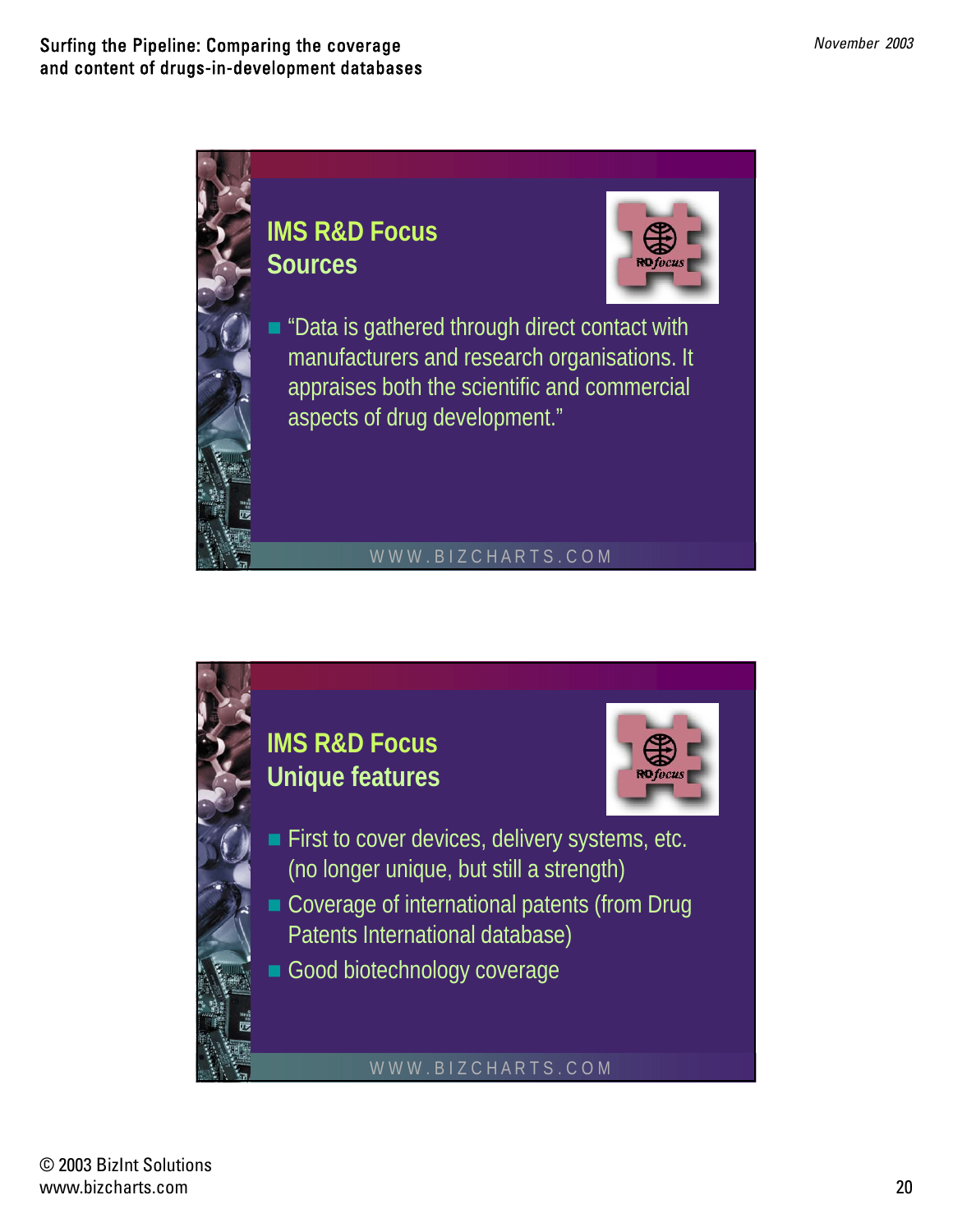

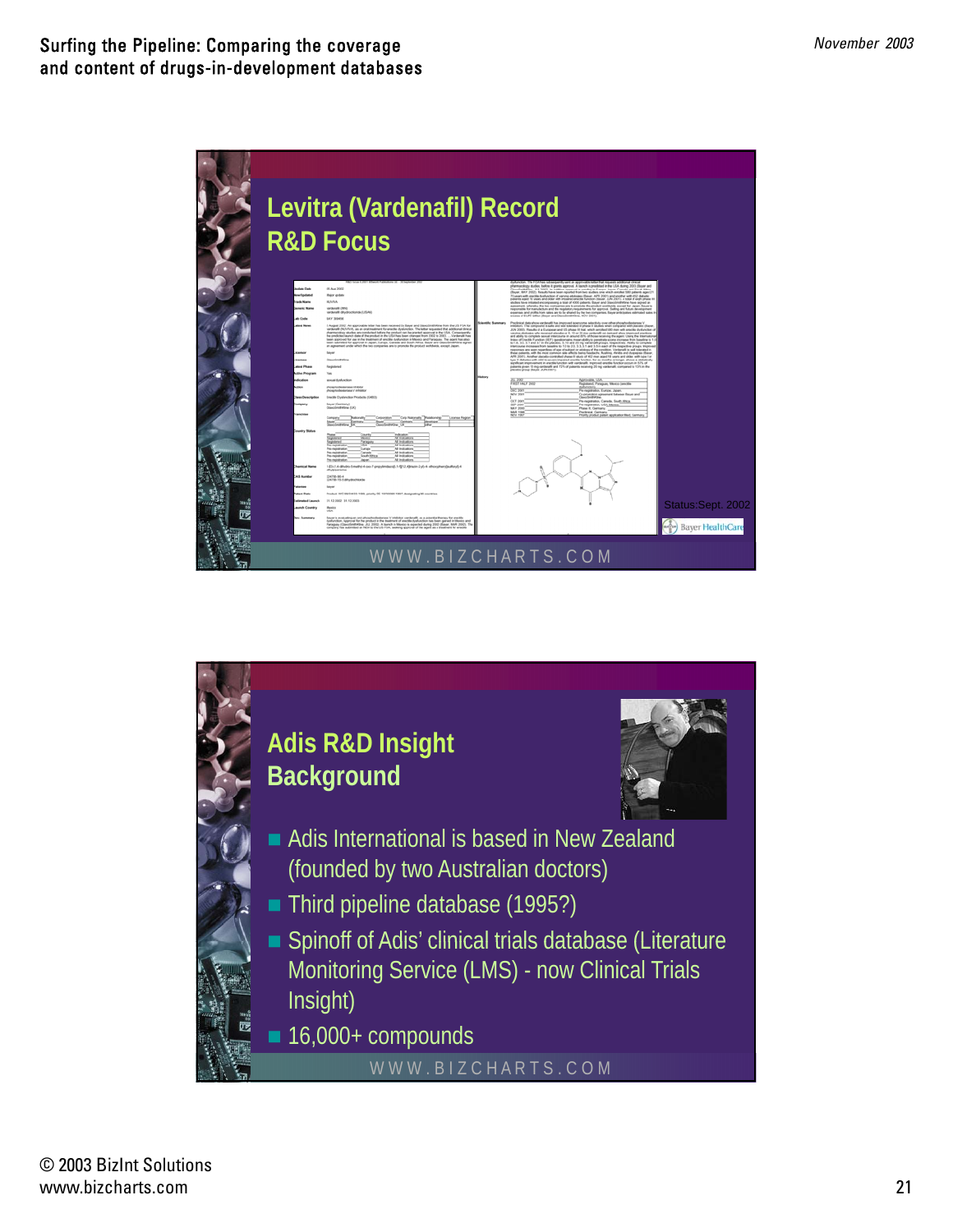

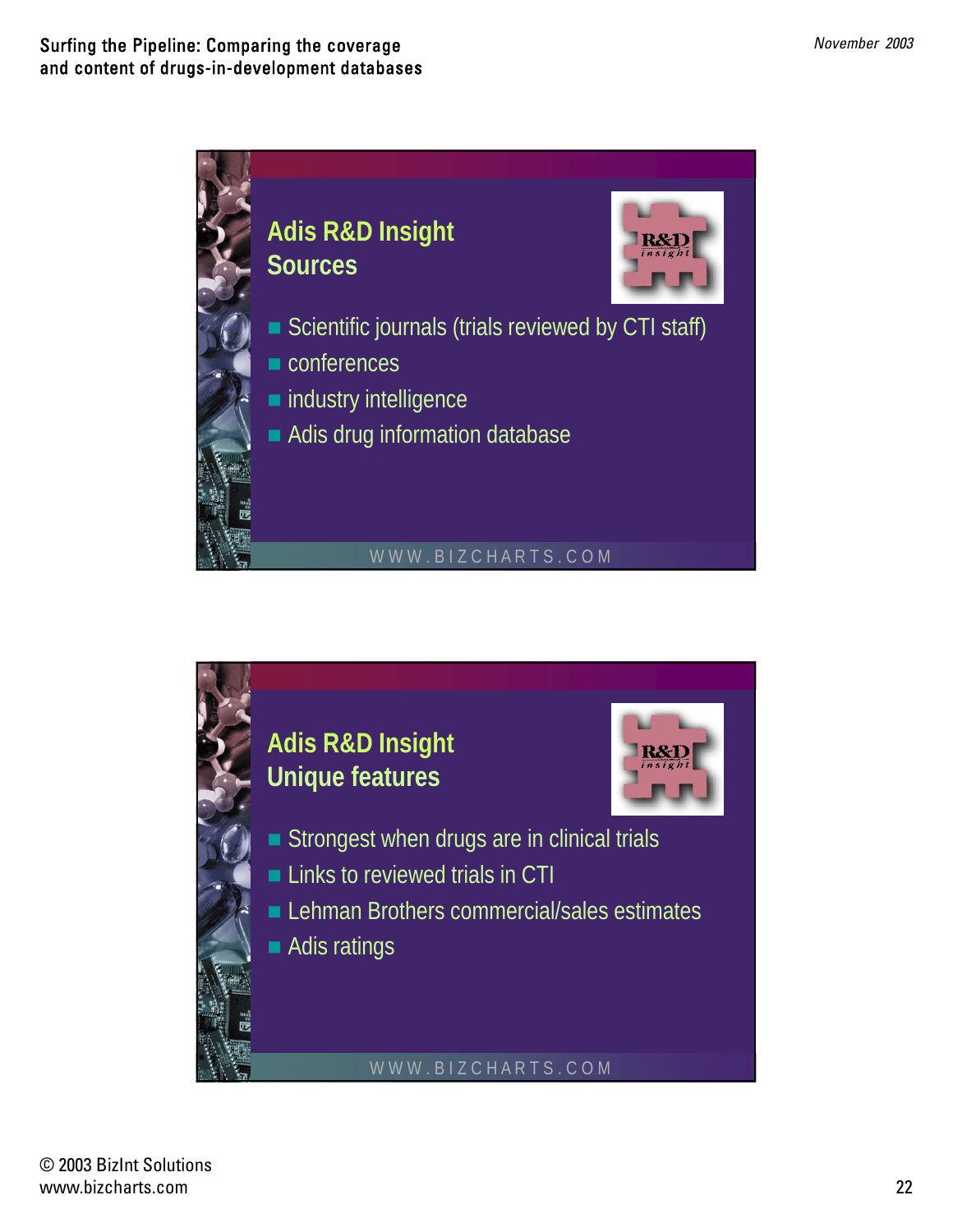

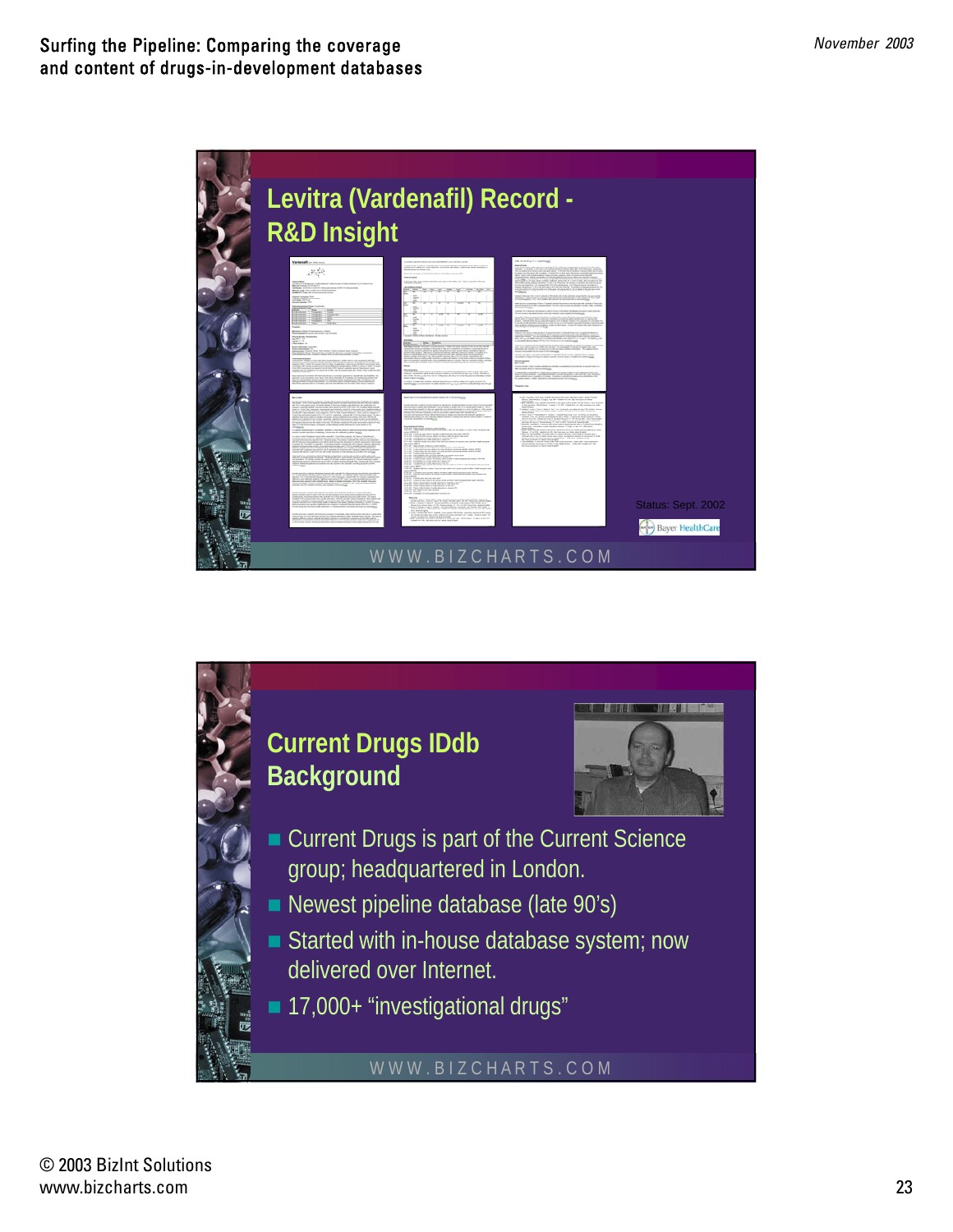

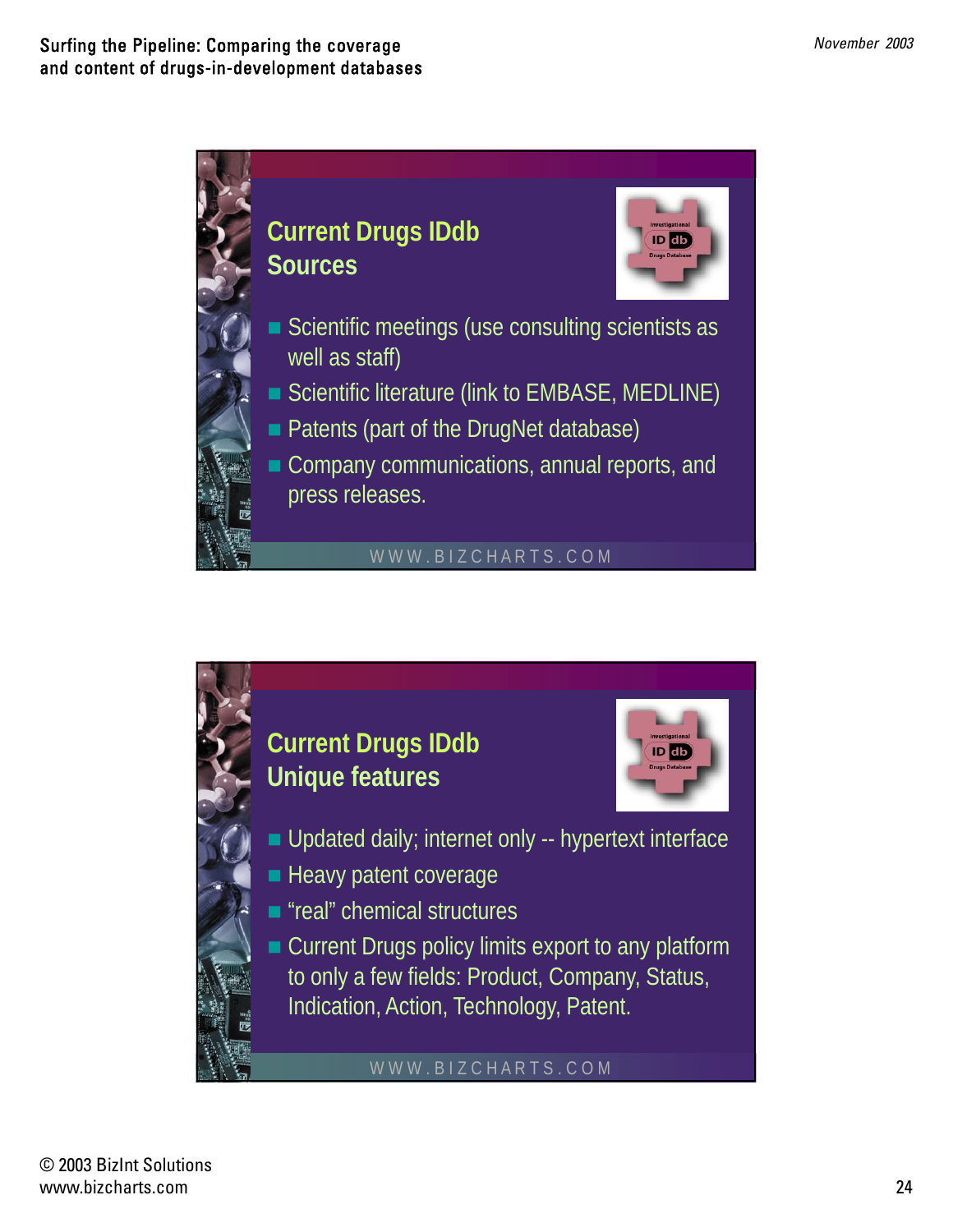